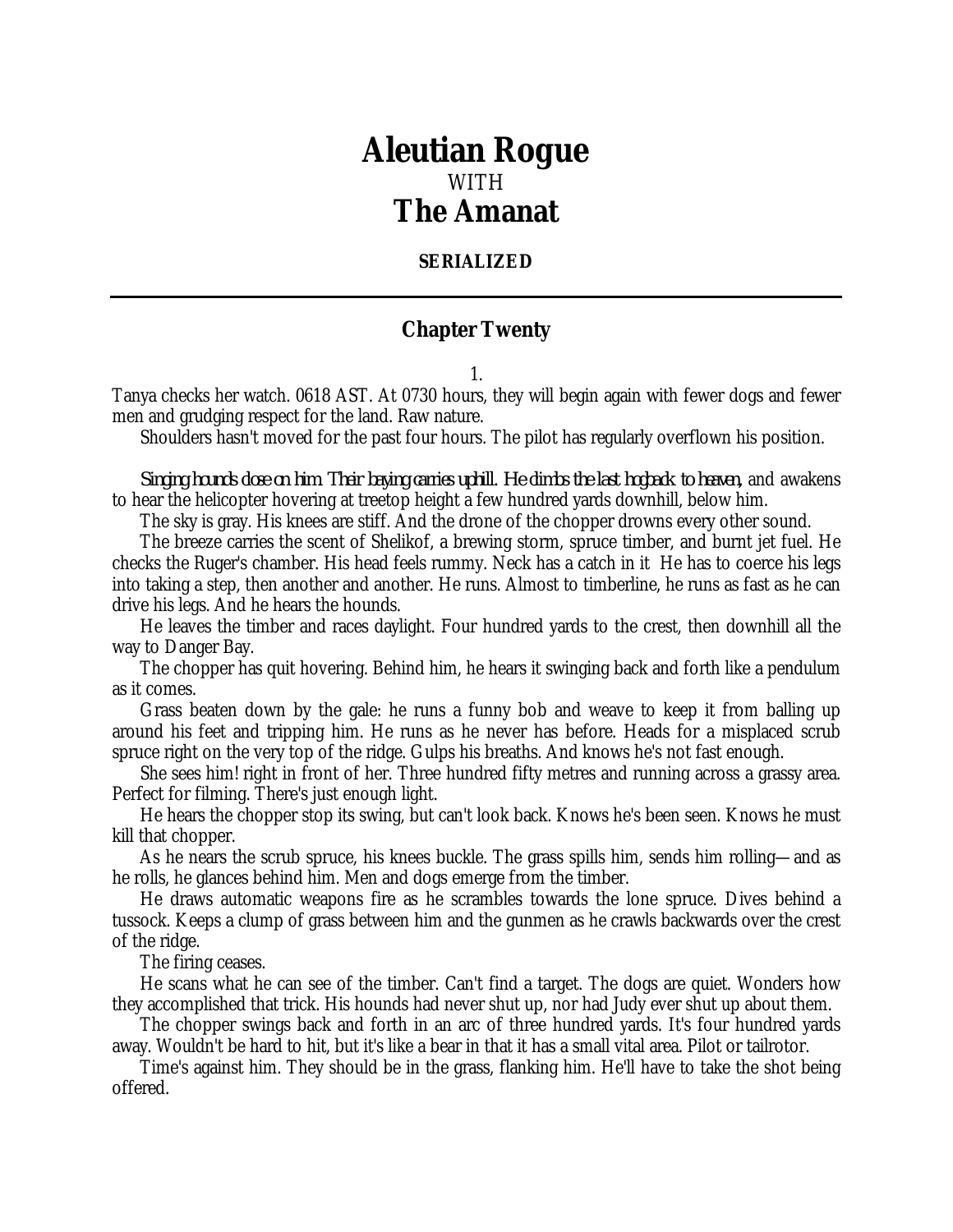The .300 Mag won't damage the *Jesus nut*, but its bullet will cut the pitch control bars. That's all they're offering him.

Prone beneath the outer boughs of the scrubby spruce, he swings the Ruger's muzzle to match the sweep of the chopper's arc. The crosshairs almost stay with the rotor shaft. He says a silent prayer, to God who he doesn't know but needs right now, and he sees a vision of the bullet striking stainless steel, daylights the hub by a foot, and when the chopper reaches the end of its arc, squeezes the trigger. The Ruger bucks as its roar momentarily drowns the drone of the chopper. And he quickly drops the singleshot's fingerlever to reload.

He has a hit! a miracle. The craft shakes like the agitator of a suspended wringer washing machine.

She feels the bullet strike the rotor shaft. The machine shudders like a dog shaking water. Spins wildly. Rolls. Pitches. Nearly flips over. One rotor blade has feathered.

Treetops come up to meet them. Broken branches fly in all directions. Plexiglass shatters! explodes in her face. Crumpled sheet metal twists about her. Then—

She is down.

She pushes herself out of the craft, and half crawls, half runs fifty metres. But there is no explosion, no fire.

Crawling as quickly as he can, he wiggles downhill through the rain-hammered grass. Safety (if anywhere can be called safe) is the timbered draw ahead. And when he's almost there, he bounces to his feet.

Assault rifles open up. Ten feet over his head, bullets slash through the boughs, showering him with tips and short length of limbs.

He dives behind a foot-thick spruce, and twisting around, pokes the Ruger's muzzle through the dead branches. His hands shake as he locates a target. Squatting, skylined. Three hundred yards plus. The Ruger bucks. The target is thrown backwards.

Scooting backwards, he keeps low as he squirms his way into the draw. Then standing, running, he follows the contour of the land for a hundred yards or so before pausing long enough to slip the packboard from his shoulders. He hangs the board on a dead spruce limb at eyelevel as he would a feather flasher for lynx, and now unencumbered, he begins hunting in earnest.

Easing through the timber, looking for the flankers that he's certain have entered the draw by now, he feels the changing weather and wonders when the storm will arrive. He descends farther into the canyon as he circles. Feels the tension.

The flanker. A little behind and a little above him, one of the gunmen creeps downhill. The fellow has his head down and leans forward, hunched over some sort of funny looking rifle that he keeps pointed at the packboard.

Although he's in a better position than the gunman, he's not where he should be. Nevertheless, he freezes. The range is close. Forty yards, maybe. As far as either can see through the timber. So deliberately slow, he shoulders the Ruger.

The Leupold is set on seven power. The gunman's head about fills its tube.

He watches the fellow scan the timber above him. The fellow takes shallow breaths. He can't see the fellow's eyes, but can a pimple on the back of his dirty neck. He centers the crosshairs on the pimple.

A solid, bluegray bank of clouds, a mere speck low above the southwestern horizon only moments ago, now threatens the island. The dark cloudbank appears below where she sits on the ridge, but appears to spread like spilled paint. This is probably the cold, low pressure front she has been expecting.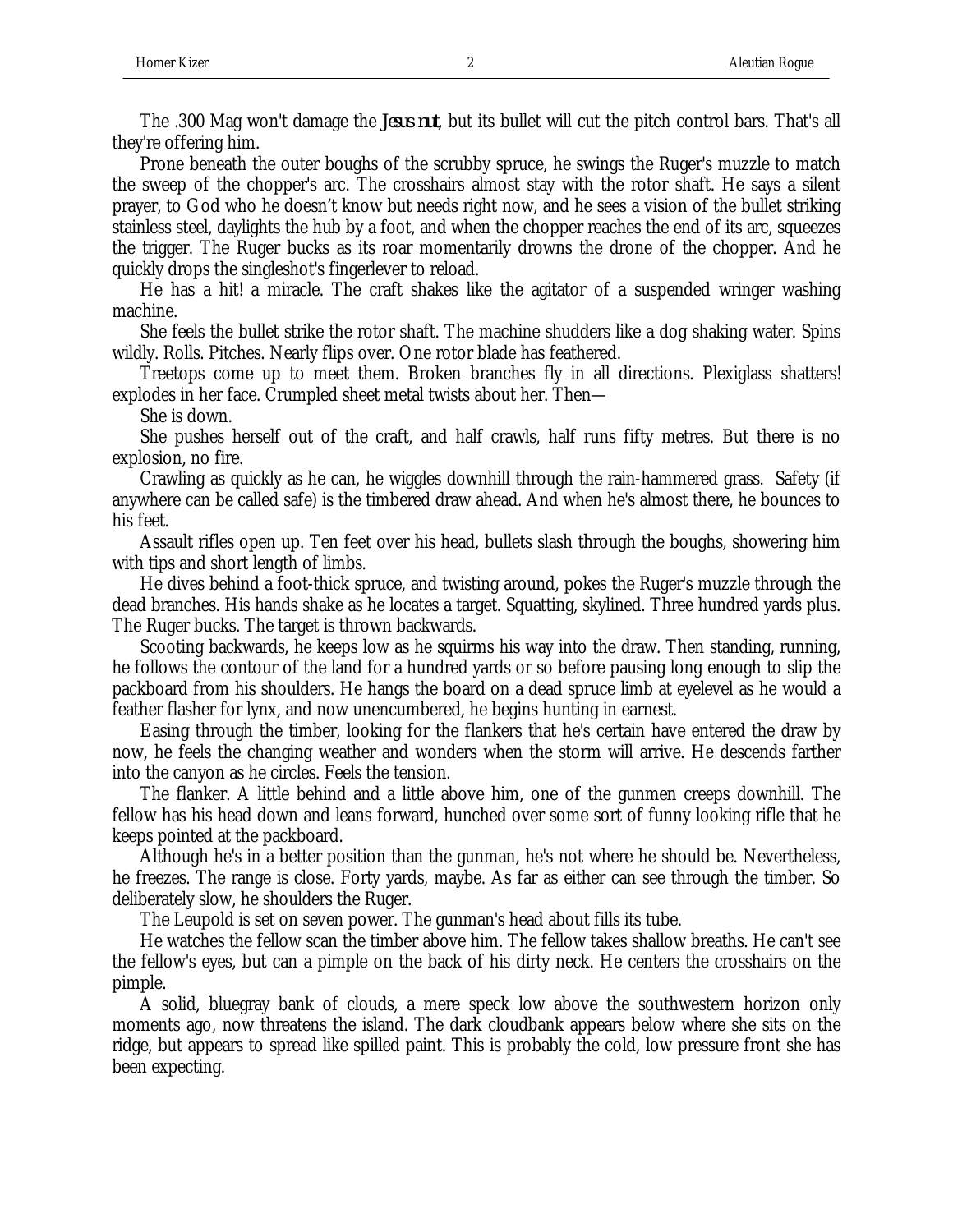She needs to get a message to Zagoskin at base camp. He can advise Command of their situation, not something she wants to do even if she were not stuck on this trash-eating dog of a mountain.

As she scribbles the message she wants relayed, the unsheathed hunting knife stabs her. She shifts position, and gets almost comfortable when

BOOM!

A single shot from Shoulders' rifle with no answering fire. She wonders whether he got Deriabin or Govorlivyi. Deriabin most likely. And she curses Shoulders, curses his rifle, this miserable island and her luck for having drawn this assignment as she scribbles *five* over the *six* for the number of men.

The top half of the flanker erupts into pink mist. He feels sick as he watches the bright pink mini-cloud slowly drift away. Scattered chunks of meat and bone steam, then don't. The echo of the shot dies. And except for the caw of a sharp-eyed raven soaring overhead, the draw is still. Until he hears a dead spruce limb *pop*, then nothing, nothing at all.

Ever so slowly, he slinks downhill and enters the alder maze, slipping over and under, around and between the deformed saplings. He hears the hounds on the ridge, wonders how he'll get rid of them without getting shot; he has an idea.

The draw he has been following intersects a draw entering from his right. Where they join, they form a lower case "y." The rounded end of the finger ridge separating the two draws offers both cover and an escape route.

Govorlivyi emerges from the timber about where Shoulders entered. He carries a strange packboard, and with his free hand, motions for them to join him.

Holding the leashes of two of the hounds and carrying her machinepistol which she salvaged from the crash, she waves her men forward. She wants them to hurry across the open hillside. They're all in danger, especially now that they've lost radio contact with their base camp. Neither the pilot nor radio nor black box survived the crash. So they are on their own, alone on this mountain with a sniper whom she has grudgingly come to admire.

There is no turning back; they have to kill the sniper or be killed themselves.

The hounds she holds lope downhill, more or less dragging her along. Their noses are filled with Shoulders' scent.

Inside the timber, their pace slows to a brisk walk. The scent trail follows the ravine, then descends into the nearly impregnable alders that are as bad as Govorlivyi described. One dog goes under a knee-high sapling. The other over the sapling. The next time, they reverse. The alders grow in clumps, one clump next to another, a half dozen saplings to a clump. One dog goes between the fourth and fifth sapling; the other between the third and fourth. Not even accidentally can the two hounds end up on the same side of an alder at the same time. She twists and curses, squirms and curses, wiggles and curses, and better understands the problems of last night.

One hound goes over a chest-high, horizontal sapling, then jumps to the ground, comes back under the sapling and jumps over a second time. The other hound does the same thing except it crosses to the right of the first hound the first time and to the left the second time. She jerks on their leashes, vainly trying to pull slack, but they're all *go* as they bay loudly. She slides under the alder to grab the dogs by their collars—and curses when they jump back up on the sapling around which they're tangled. She turns loose of the leashes and is reaching for their collars when the centers of both dogs explode!

Bloody foam, bits of bone and meat spackle her face. The alders beside her steam. The ground steams. The BOOM echoes. One dog kiyies. Then all is quiet.

She rolls over. Machinepistol ready. Waiting for the bullet that'll end it for her.

The shot seems to have come from everywhere.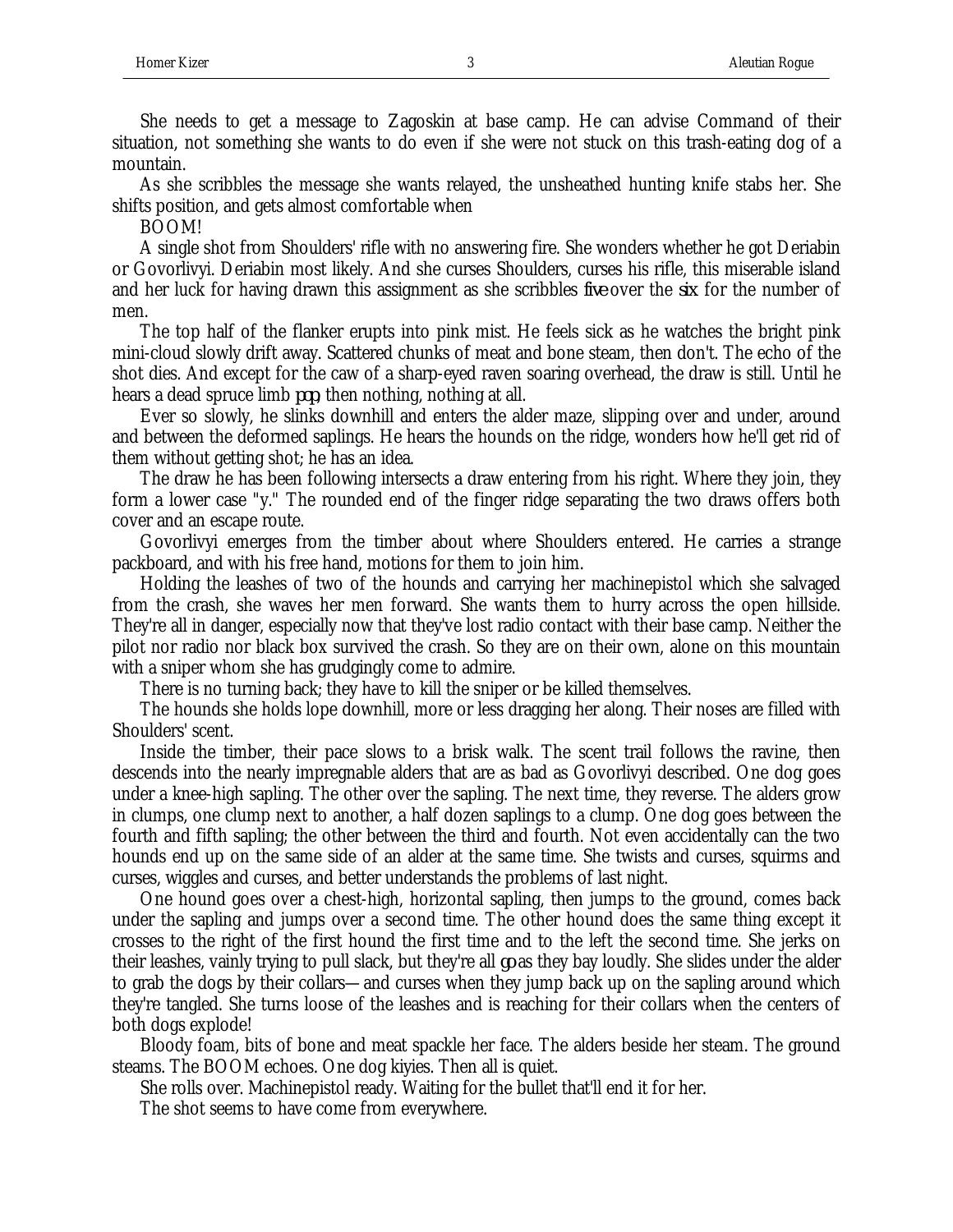Govorlivyi, who'd been above the alders, runs from tree to tree as the rest of her men cautiously advance up the adjoining ravine. She remains motionless, though, still expecting that bullet. One dog lies on her legs; its blood soaks her fatigues. The other lies beside her and kicks spasmodically. The single bullet ripped through the front shoulder of one and into the chest of the other, exited, and struck an alder near her head. Almost got all three of them. One shot. He's good, that she has to admit.

She feels chunks of lung and meat dry on her face; she wipes her face with her sleeve, scrambles to her feet, takes two leaps, then dives for cover, and waits for the shot that'll end it for her.

After lying still for a moment, she squirms to the relative safety of the spruce timber, leans on a trunk, and tries not to think about their isolation. Except for the all-seeing Razvedka satellite keeping its heavenly vigil, no one knows where they are.

He can't be lucky forever. They will get him.

Govorlivyi hollers: "He's gone. I saw him. Where's that gimp-legged hound?"

She lets Govorlivyi order the men up the ravine. She knows she should resent his usurpation of command, but right now, she feels relief that he's taking over.

Two men to one side, three to the other, fanned out like pheasant hunters, they advance steadily until they come to the open hillside. The hound indicates that the sniper circled to their right. She suspects he reentered the first draw. Someone should backtrack to where he shot from and wait for him. And she confers with Govorlivyi, who suggests that Shoulders might be returning to the first draw just for his packboard.

The men gather around as slushy raindrops start to fall. They urge her to abandon the chase before the weather gets worse. The blackgray clouds barely lift themselves over the ridge.

Through the sprucetops, he sees the storm front sweeping across the island. A black squall preceding a white broom. He watches the conflab at the timber's edge, but waits until the snow-drops reduce visibility before dropping to one knee. He rests his hand against the spruce trunk and the Ruger over his hand. Placing crosshairs on the chest of the largest member of the camouflaged sixsome, he catches his breath and squeezes the trigger. The range is less than four hundred yards.

A white string passes from Govorlivyi's chest to the hillside behind him. Then comes the BOOM!

She screams as the other four drop to the ground. She screams until Golikov pulls her down. And more from frustration than anything else, they sweep the timber with fire, burning several magazines apiece, shredding boughs.

Behind the two foot thick spruce, he rather nonchalantly drops the Ruger's fingerlever, slips another round into the .300's chamber, and for the first time, feels confident about the outcome. The squall obscures everything beyond fifty yards so he pays little attention to the hail of bullets passing wildly overhead. Even the ricochets aren't close. And he knows they aren't packing enough ammo to maintain their rate of fire for long.

The .300's echo bounces against the echoes of the automatic weapons' bursts, and together, echo joined to echo, they roll from the stormfront to the hillside and back. But as the rain and slushy snow turns to heavy, wet, Krugerrand-sized flakes, the echoes are smothered. All sound dies.

One flake clings to another until they appear like inverted parachutes drifting downward. The front's headwind, though not strong, swirls the flakes, and confuses directions. Up seems like down. Down, up. In a whirling white world.

Very quickly, snow piles up to her ankles. She calculates the rate of fall, and realizes that without food and shelter, they stand no chance. They must try to reach the helicopter. So she orders the men uphill.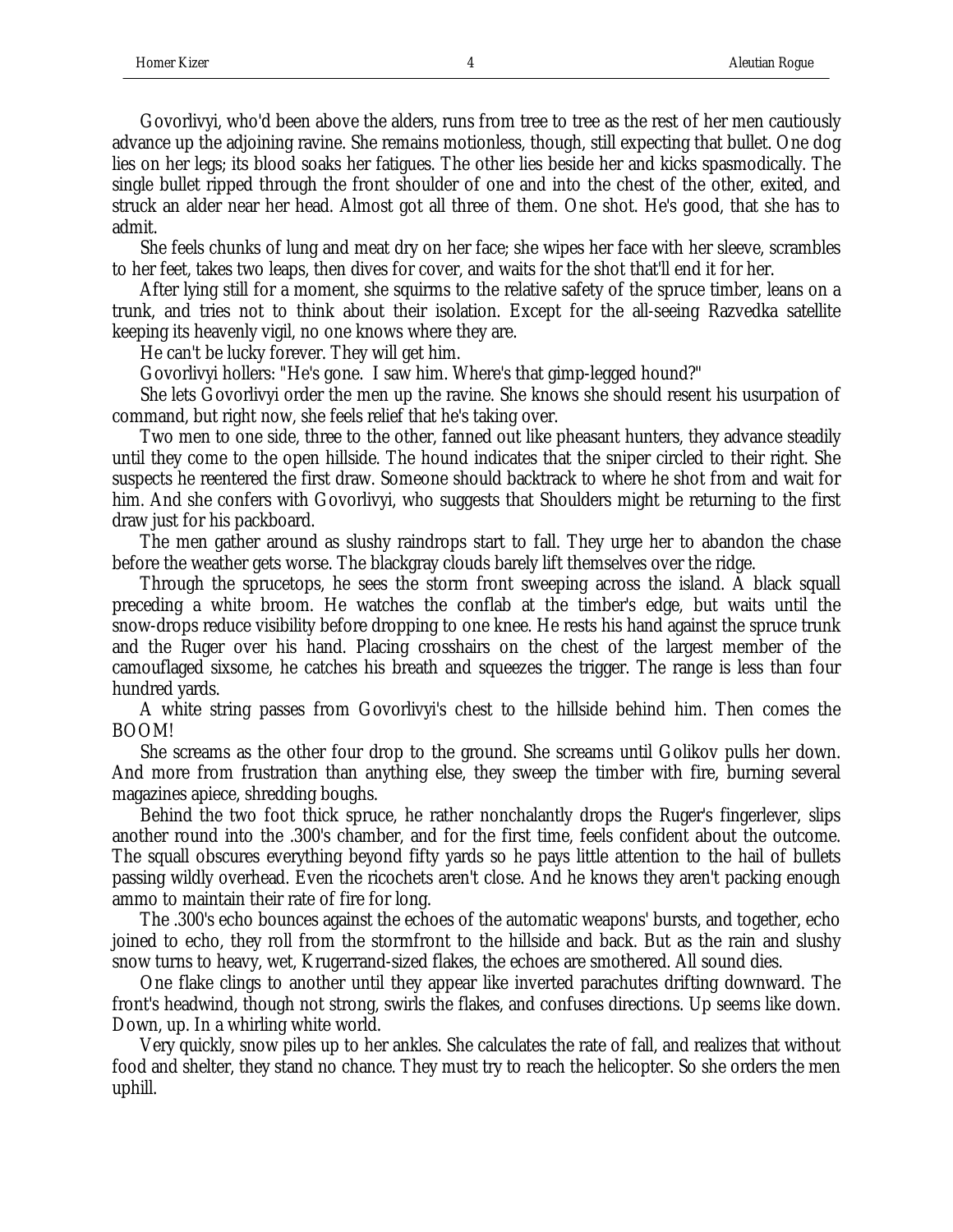Clawing her way through the snow, her boots slip. She falls, slides backwards, leads though she doesn't know where they are, wishes Kostlivtsov was here, hears a muffled shot, turns around to see the rearmost man crumple. They dive down, form a circle, and fire blindly into the flurry of whiteness.

She shoots her weapon dry, slips in another magazine, shoots it empty, and is out of ammo. She's sure she has another loaded magazine, looks for it, but can't find it.

In the midst of the firing, the hound breaks free, and runs in front of Golikov. And is gutshot. Kiying, it flops in the snow at the edge of the circle.

Two of the men cease firing; they're out of ammo.

There's loose ammo in the helicopter. They have to make it that far at least before Shoulders realizes their plight.

Her ears ring, but she'd hear echoes if there were any. The snow silences everything. And the only movement is the falling whiteness and the twitching of the dying hound.

Snowflakes melt as they land on the still warm barrel of her machinepistol.

One of the men out of ammo raises to a crouch, runs the three steps to where the rearmost man fell, rolls over the corpse, paws through the snow for his weapon, finds it, straightens, and—*pomp* collapses.

Without explanation, Golikov grabs her arm and drags her away from the corpses. The other private starts after them—*pomp—*and topples.

She runs, and seems to float through the white blindness. With Golikov beside her, she runs without considering direction, stumbles, and—*pomp—*Golikov's ears collapse into the missing "V" ripped from the top of his head.

She stumbles, falls, rolls, scrambles to her feet, stumbles, and rolls and rolls. When she finally stops rolling, she staggers to her feet and flees through the whiteness.

## 2.

The flakes are colder, lighter, smaller now. Hungry, Jay sits on the mulch of moss and needles beneath a bushy spruce, shivers, but doesn't seem cold. He thinks about kindling a fire, decides not to, changes his mind. The temperature continues to drop. By wrapping his raincoat and groundcloth around him and by huddling over the handful of burning twigs, he endures the cold. He spends the long hours of darkness feeding tiny twigs to the tiny fire, feeling tiny himself. Finally dozes. Awakens to find an inch of snow covering him.

Snow filtered down through the boughs. All of the boughs hang heavy with snow, and await the merest excuse to dump their loads. Still, it snows, snows, snows tiny flakes that tinkle.

The early morning sky is blueblack. The only sound is the occasional *plop* of slabs of snow falling from a higher bough to a lower one.

Between the trees, the snow comes to his knees. Deer tracks are everywhere; they're abandoning the open ridges before a heavy crust forms. And it takes him less than an hour to cut his target's trail.

The erratic trail of the last of his pursuers follows the draw towards the beach many miles away. He knows where the contour of the hill will take his target; so he circles ahead and begins hunting.

His target lies in the snow, looking more dead than alive. Finally stirs. Rises ever so slowly to hands and knees.

Through his scope, he watches his target crawl a few feet, then fling its mostly dead flesh forward only to collapse in the snow. He thinks about shooting the person right there in the snow. And he places the crosshairs on the struggling figure's forehead, knowing that if he doesn't shoot the person will freeze to death before nightfall.

His target's a woman!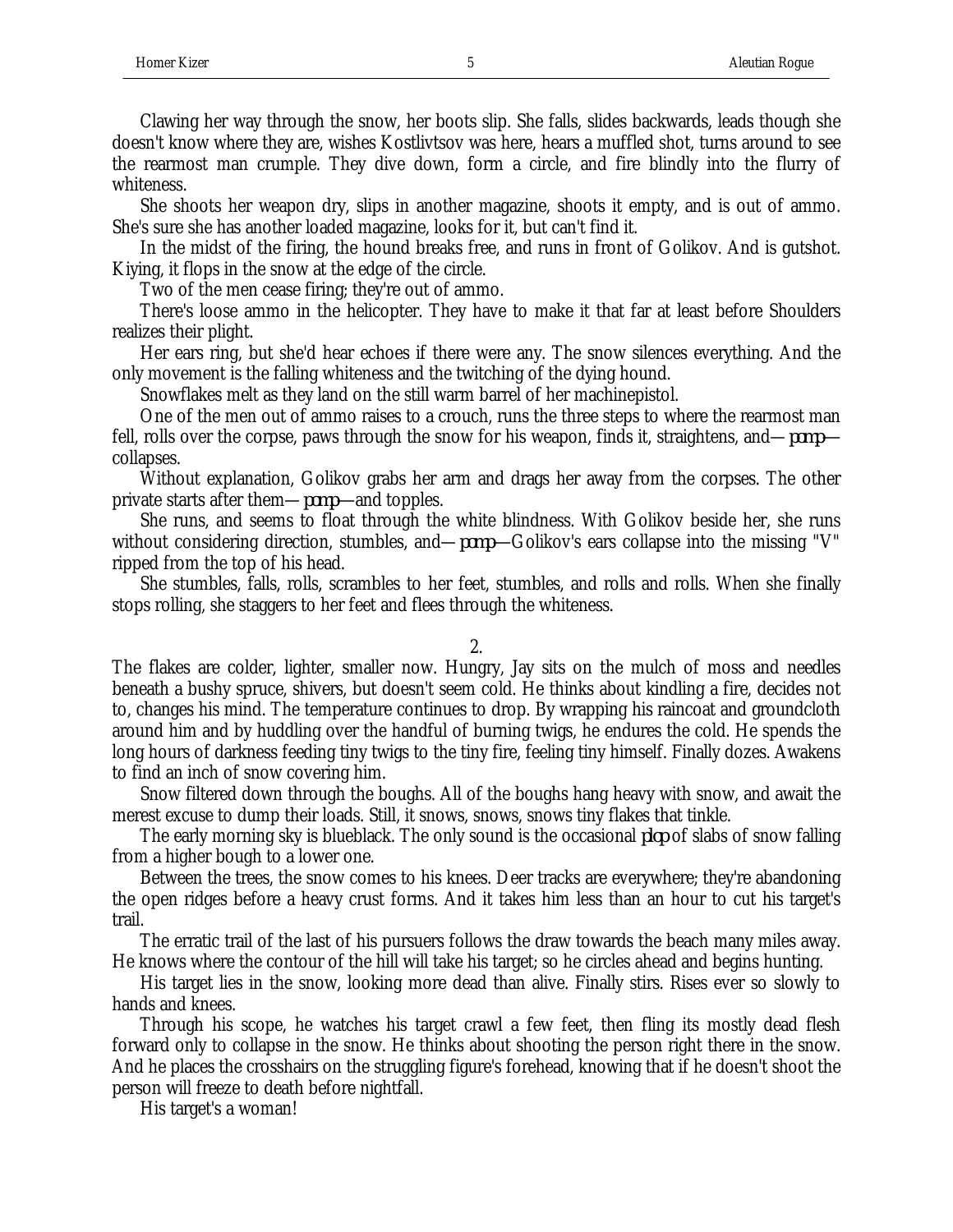He quickly slips the Ruger's safety on, draws the Smith, approaches the collapse form and frisks her, finding a small pistol that he slips into his hip pocket, and his hunting knife. *Boy am I glad to get that back.* Without doubt, she's one of them. He starts putting pressure on the Smith's trigger.

His hand is numb. Fingers are stiff. Won't bend. And he hears a faint, "hheeelpp—"

*Don't want to help you. You don't deserve help.*

But if he doesn't help her, she will die within another hour, two at the most.

He rolls her over with his foot.

He has no reason to help her, no reason not to end her suffering right now.

There were times in Laos, even in 'Nam, when he would have liked the option not to kill. But he was part of a two-sided world, a world shaped like a Gold Double Eagle, his side the good guys, the other side the gooks. But the Army's sudden discharge of him threw him over the edge, and ever since he has stumbled on the striations cut into a mostly undefined world.

The woman seems unaware that she's on her back.

"There's no reason for me not to kill you—you deserve to fry in hell." *Actually, so do I.*

He returns the Smith to its holster, picks her up, carries her from tree to tree until he finds one beneath which there is no snow. Its boughs form a natural leanto that he enlarges by lopping off dead branches.

He doesn't feel a pulse in either her wrist or neck. Her breathing is extremely shallow. Face frozen. Flesh of her upper torso like mush ice. He strips her upper body, and as quickly as he can, he tucks her right shoulder beneath his left arm. Her right arm and breast are against his back; her left breast touches his chest. By stretching his black woolies, he latches the top two buttons, then pulls his halibut shirt over both of them. She's unconscious as she rests her head against his neck.

Live boughs drape out and downward until they touch the ground. He leans against the trunk, feeling like he has become part of the tree. Knowing he needs to kindle a fire, he holds her close with his left arm while he gathers dry needles and twigs. He sticks a match under the pile and watches a single flame flicker as it jumps from one twig to another before settling down, then flaring like a covey of quail. The pile is ablaze, and he adds dead limbs as the snow continues.

The sky darkens, becomes black as minutes pass without calling attention to themselves. He feeds the fire that has burned everything within easy reach, and he shivers, at times violently though he feels warm. Drowsy, he feels like he could sleep forever. But he can't quite get to sleep. It's as if that tiny flame is in his mind, flitting about, keeping him awake. He groggily shakes his head, realizes the fire is out, and more tightly now, he wraps his raincoat and groundcloth around the two of them, lays her shirt over their legs, and kindles another fire that smolders and never does burn right.

Sometime during the night, she stirs. He feels her pulse: it's weak and very slow. And he wonders if he hasn't picked up a gila monster.

*Why am I trying to save her? She wouldn't do the same. She's another Phil Sheridan, bent on killing.*

He hasn't finished his thoughts when the babbling begins. He doesn't recognize the language but its inflections seem familiar. She rambles and raves deliriously. And that's the best sign—or worst so far.

By holding her tight, he's able to scoot here and there for wood, most of which is wet. The smoke smells warm at least.

Snow falls silently throughout the day that comes unannounced. Its softness filters through the boughs now, and settles like dust on their legs.

As the third night begins, her babbling stops. Her hands move, and apparently semi-conscious, she seems to realize where she is. Although she doesn't open her eyes, she pulls her hands up to her chest to push him away, but can only push with her left arm and his shirt prevents her from pushing herself back far. After weakly struggling for a few moments, she drops her head to his chest and sleeps. Her face has started to crack; her breasts are warm.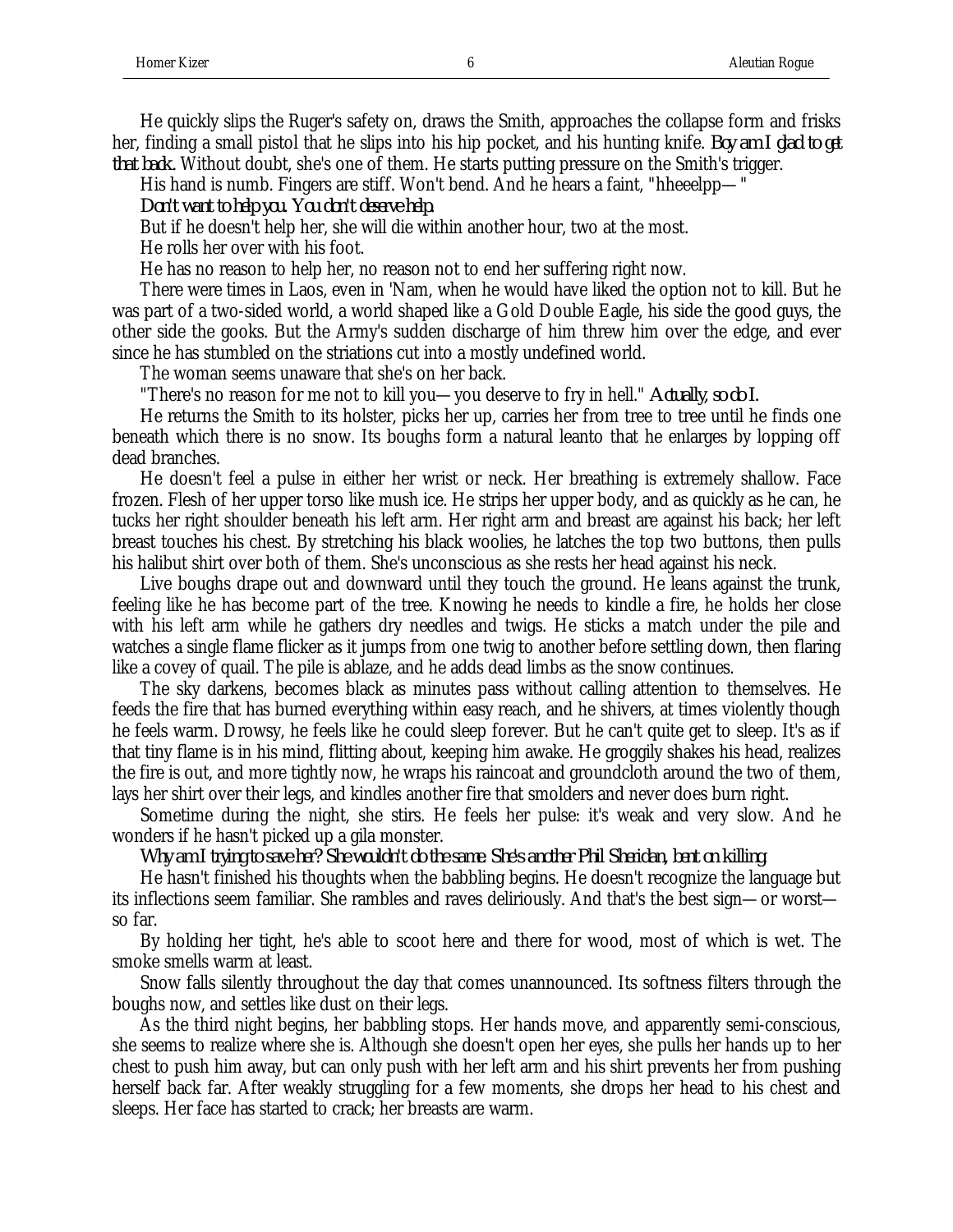His desire for sleep wanes. His stomach bothers him less now, and the smoke more.

Sometime long into the night, she awakens. This time, though, she doesn't try to push away. Instead, she leaves her head resting on his chest. Turning only enough to speak, she asks, "Are you…Shoulders?"

Twisting her head up and to the side, she stares at him. Thanks to the cracking of the thawed skin, her expression is grim. And after a few minutes, she drops her head to his chest and asks, "How long—like this?"

"Three days and three nights." He feels her relax.

"Where am I?"

"About where I killed the two dogs." His mouth feels like it's full of dust. His head, bloated. But he's awake enough to ask, "Can you feel your feet?"

After a while, she says, "No."

He knew without asking that she couldn't; knows that her legs need tending. So with his free hand, he pushes the two of them upright, pulls off his shirt and slips it over just her. He gathers twigs and dead branches that had been out of reach, and gets the fire burning brightly, throwing sparks upwards through the boughs, melting snow piled on them.

As carefully as possible, he removes her boots, pants and socks. And he doesn't like what he sees. Her feet are frozen. There are patches of frozen skin to her knees.

"I've lost them."

"Not yet, but they should've been looked at earlier."

"Why didn't you kill me?"

"Don't think I won't."

She is silent for some time before saying, "It'd be better if you did…or let me freeze."

"Don't be in such an all-fired hurry to die."

"Kill me—or I'll kill you."

"If you know anything more about frost bite than I do, you'd better say so now. I think I can save your feet, but I'm not real sure."

She doesn't answer. So between trips for wood, he works on her feet, rubbing one while keeping the other tucked under his arm, alternating back and forth. He also fills the enameled cup with snow and sets it beside the fire, adds spruce tips, and lets the tea steep.

Using one of her socks to hold the hot cup, she sips the lukewarm liquid, empties the cup and returns it without a word. And she fears she's hallucinating: in the early gray of dawn, sitting the length of her legs away, his features softened by firelight, she sees her father. She feels pain, and the heat of the fire. Knows she isn't dead. Tastes the turpentiny tea. Seems sane to herself. And tears come to her eyes as *her father* works feverishly with her feet. She remembers days spent afield with him, and evenings spent listening to stories of the Great Patriotic War. Remembers cold nights when he warmed her inside his great coat. Remembers his shotgun, and the hares, shot or snared, roasting over glowing coals as firelight played on his face as it's doing on *his* now. She has no answers for him. Yes, she belongs to the Party. Yes, she was the Komsomol member who turned him in for selling a hare. Yes, she knew about the black mark on her mother's papers that prevented them from living or working in town. Yes, she is sorry about the twenty-five year sentence. But it's the Party's successes that matter, not her own meaningless life.

Hearing her cry, he asks, "They hurt bad?"

"Why are you doing this?"

"What? trying to save your feet?"

"Kill me…or let me die."

"Can't do that."

"You don't underst—"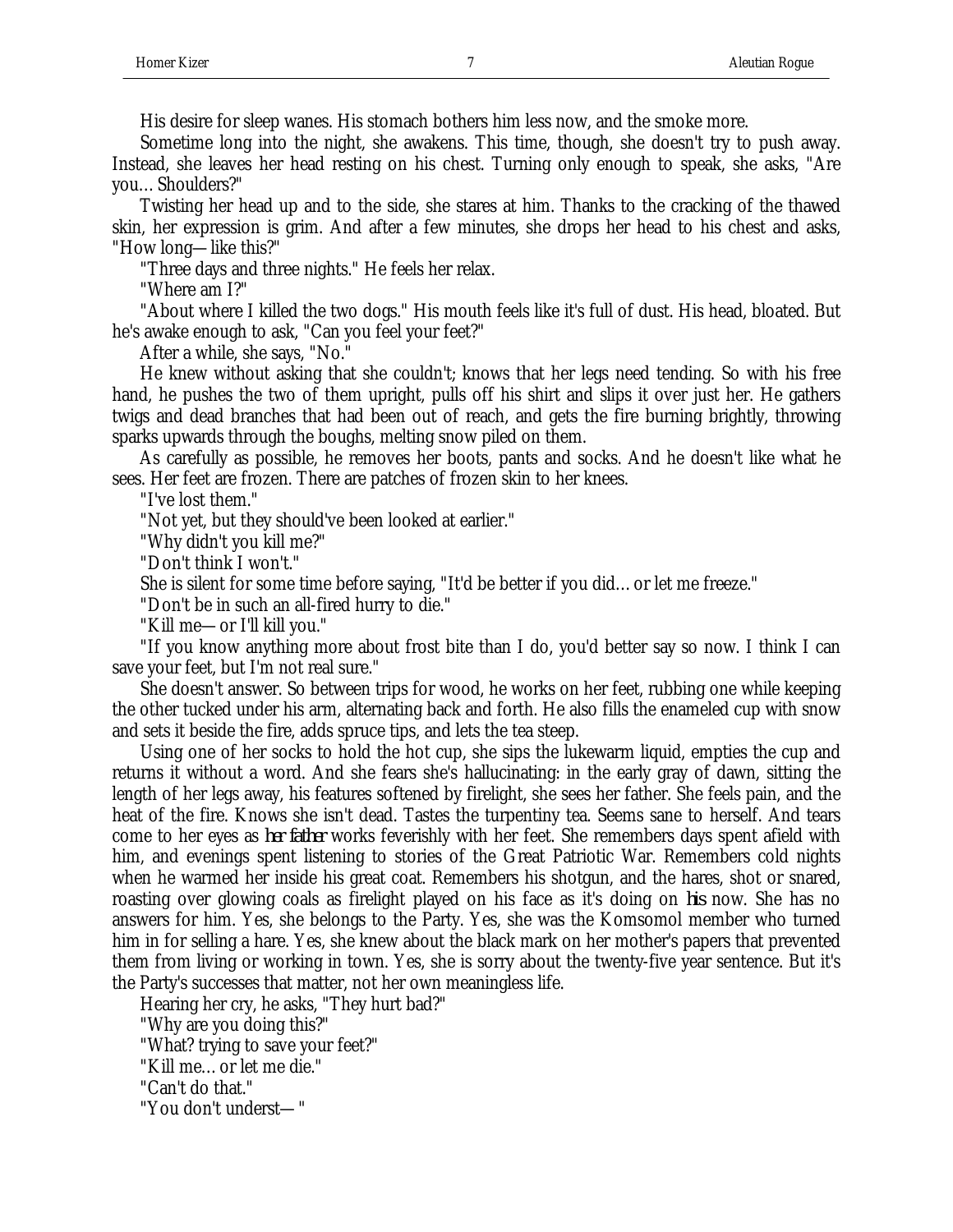He feels her tremble: "Don't cry. I'll ease up."

"It's not my feet." She suddenly breaks into sobs.

Color has seeped into the ravine—and into her feet. Skin peels from them, and lymph oozes from areas he rubbed too hard.

"What is it?"

"I turned you in and you died in the Camps."

"Oh, that's a new one…Camps?"

"The Gulag."

"You're…GRU?"

"Glavnoe Razvedyvatelnoe Upravlenie, yes. How did you know?"

"Catherine."

"I must kill her…you."

"You'll have to wait in line."

"I must—"

"You'll die too."

"I know."

"Then you'll never know where the ivory is."

"That's not important."

"You make it tempting to let you freeze."

Neither say anything more until the sun has lightened the sky as much as it will today. Then as if no time has passed, she says, "You should."

"Let you freeze? What kind of thinking is that?"

"You must—"

"Oh bullshit. I don't understand you, or that kind of thinking, or even having a death wish."

She hears his words, believes them, and wonders how can she explain life without privileges. "Is there a birch tree near?"

"Scrub black birch."

"To understand, cut a branch as big as your finger, one with shoots."

"Okay, but why?"

"To understand."

"You lost me, but I'll do it anyway." He covers her feet with her fatigue top and his raincoat, steps to the edge of the alders, locates a birch, and severs a branch the thickness of his thumb.

She takes the branch, gathers together the dozen plus springy twigs, and says, "The Revolution is like this branch." She pauses, scoots closer to the fire, then adds, "Have you seen a tree leaf out in the middle of winter?"

"This time of year? No, not a birch."

"To understand the Soviet Union, you must understand magic. I will make this branch leaf-out just as we have flowered." This is what her father showed her: she thrusts the gathered tips into the fire, holds them in the flames for a moment, then pulls them back. And leaves appear on the twigs. Bright green, shaped right, they look like leaves in May, but they are much smaller. "The magic of the Supreme Soviet." Lowering her voice, she adds, "It takes privileges to see leaves the size they ought to be."

"Still don't understand. By cutting the limb—"

"As long as you think American, you can't understand." She stares, then says, "There were supplies in the helicopter…enough for two."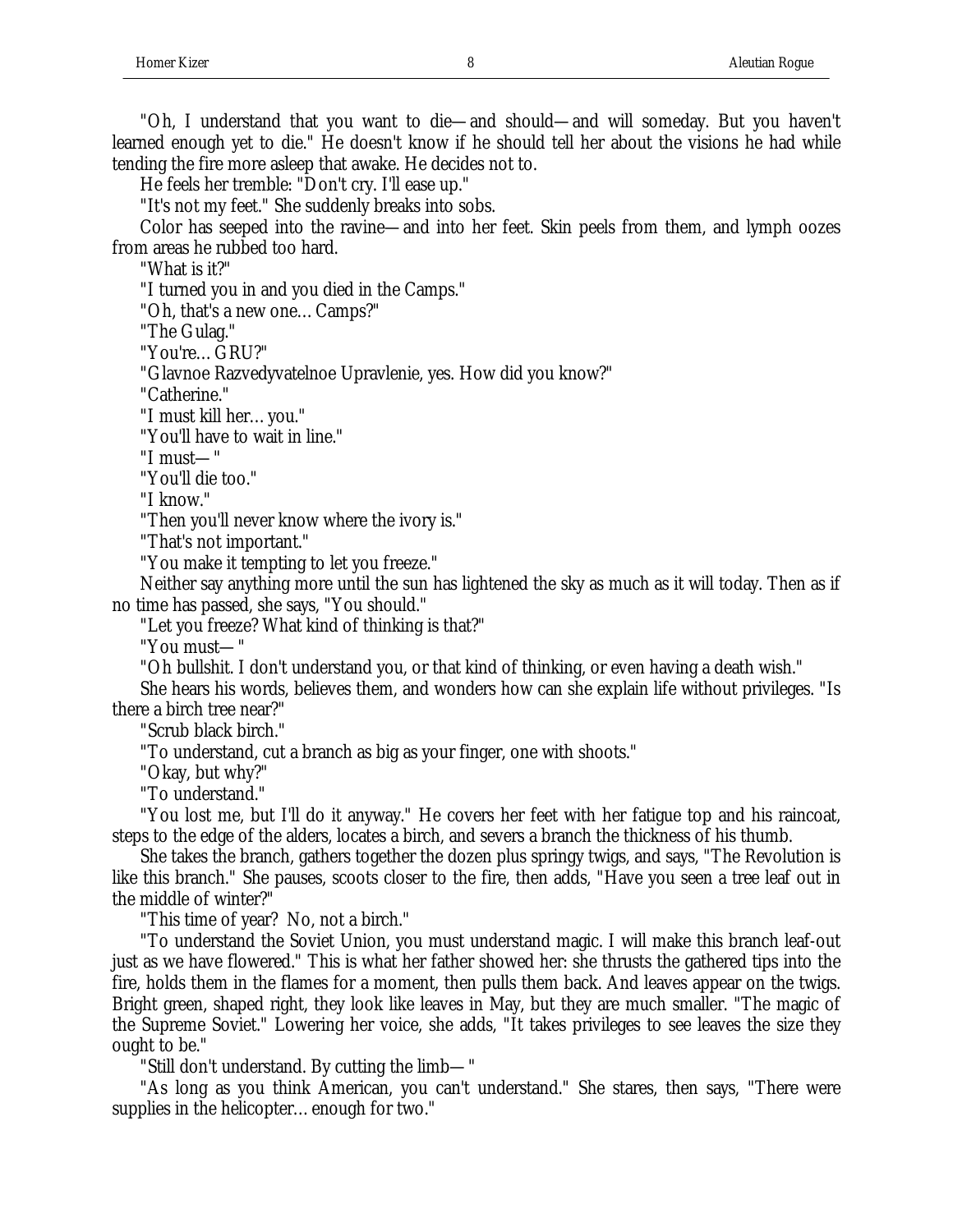"What was I supposed to see, a bit of springtime in the middle of winter?" He adds another piece of wood to the fire. "And without snowshoes, I don't think I can climb that ridge. Snow'll be waist deep."

"Do you have anything to eat?"

"Here," using his knife, he peels a handful of bark from the spruce, strips the cambium layer from the outer bark, and says, "chew on what I've been eating. I'll get us a deer in a little bit."

She grimaces as she swallows the bark. He smiles. "Still think you have to kill me?"

"I don't think you'll give me the chance."

"Probably right about that." He doesn't like the looks of her feet. Already black. Oozing lymph. They have an odor. "Your feet have been frostbit before, haven't they?"

"Yes. The year after—" She drops her eyes, avoids looking at him. "Mother. It was very cold that winter."

"Thought that might be the case."

"What will happen to me?"

"Don't know. You were at the airport, the Moonie with red carnations…how did you kill Sarah? The pin prick?"

"You were there?"

"Small world, huh?" He picks up the Ruger, and checks its chamber. "You have U.N. immunity?"

"Yes."

"So there isn't a damn thing anybody can do to you?"

"I will be an embarrassment, but sent back."

"You'll get away with murder?"

Her silence says that, yes, she will. After all, isn't that why she is in Alaska.

When she doesn't answer, he says, "Then I have every right in the world," as he points the Ruger at her, holding it with one hand as he would a pistol, "to leave you lie right here."

"Yes—no."

"Which one is it?"

"Yes. It'll be best."

"Probably would be, but Little John would argue that—would say that Christ will forgive even you if you repent. Think you can repent?"

She seems to see that painted, corner icon here, apparently wedged between spruce boughs, the glare from it blinding for a moment. It sits out there in the boughs beyond her reach. And if that icon represents Christianity, repentance for her is impossible. It is unattainable, an illusion forever out there, always more dream-like than real, always light and sound without any real object or interpretation.

"Well, what will it be? Repentance? or we'll end this right here?"

"Walter, your crewman, told me I wouldn't come back if I went after you."

"He does pretty good at guessing what you're thinking, doesn't he?" The Ruger begins to feel heavy as he keeps it pointed at her chest, his finger resting on its light trigger, its safety OFF. "Your answer—I want it now."

"What is repentance?"

"A gift from God." He raises his wrist a little to keep the Ruger's muzzle pointed at the center of her chest as his finger applies slightly more pressure.

"I need that gift."

He turns, heads nowhere, just downhill. He has a deer he needs to kill, but once away from the fire, he feels like he's only going through the motions of hunting as he wonders why her words are the only ones she could've uttered to have kept him from killing her.